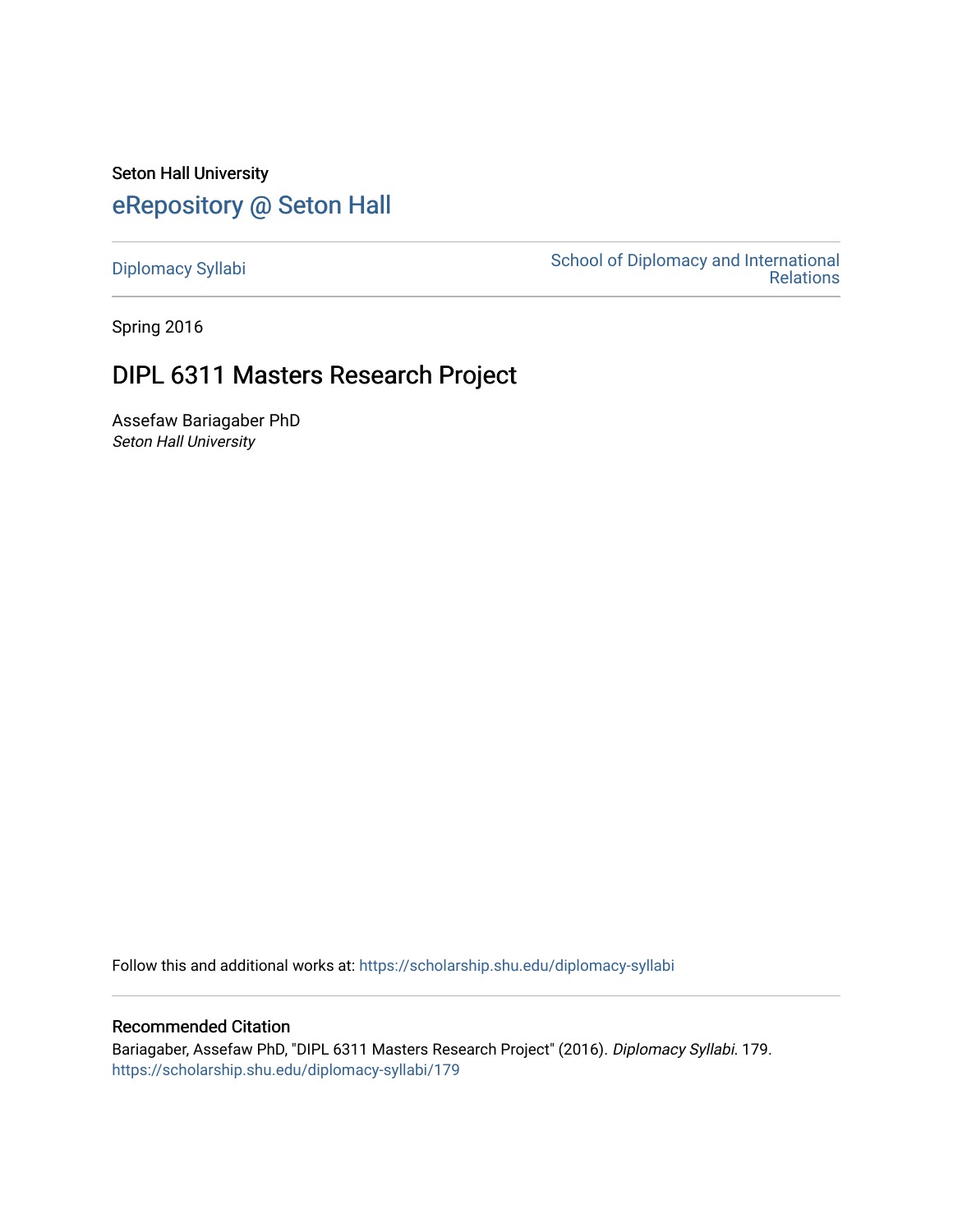# **Master's Research Project (DIPL 6311) School of Diplomacy and International Relations Seton Hall University (Spring 2016)**

Instructor: Dr. Assefaw Bariagaber Office: McQuaid 119 Office Hours: Tuesdays: 10:30 am – 11:30 am Tuesdays: 3:30pm – 5:00 pm By appointment at other times Office Telephone: 2877 Email: [bariagas@shu.edu](mailto:bariagas@shu.edu)

# **I**. **About the Course**

 This course is designed to be offered more as a continuation of DIPL 6310, a pre-requisite for this course. Indeed, the aim is to apply and to further develop the principles and practice of empirical scientific research covered in DIPL 6310 to actual research endeavors, and hopefully produce a quality, publishable paper. As in any legitimate research endeavor, therefore, the course begins with the development of a well-conceived and well-developed research proposal. To this end, all students are expected to include, among other things, the following both in the **proposal** and in the **completed**  research paper:

- (1) description of the problem/issue and why it is **significant.** This section includes statement of the problem/issue and why it is important, and the research question(s) and hypothesis(es)/proposition(s) formulated.
- (2) literature review and how the study is related to works that have been conducted previously. What will the study **add** to existing knowledge on the issue? In other words, one needs to locate the problem within the extant literature and identify the gap to be filled;
- (3) variable definition/conceptualization, operationalization, and measurement (the latter is especially important if the study is quantitative), design, and data collection methods;
- (4) analysis techniques (statistical or otherwise);
- (5) result interpretation, discussion, and/or conclusion;
- (6) bibliography (of cited works).

This course is may be seen as the Master's program "capstone" course, where students are expected to apply what they have learned in the program (over the last two years) by producing a well-conceived, thoroughly-researched, and meticulously-prepared paper of publishable quality. Therefore, you are required to spend ample time to come up with the best paper you can possibly write.

Note: Students who intend to conduct interviews may have to seek approval from the Office of Institutional Research Board (IRB) located in the Presidents Hall, especially if the data collection procedure(s) involves risk to human subjects and if the findings are to be disseminated outside of the classroom. This is an issue which Seton Hall University, the State of New Jersey, and the Federal Government see with utmost concern, especially if the interview and any other data collection method involve more than "minimal risk" to the research subjects. Since research involving human subjects may not begin without the IRB approval, you need to see the instructor to file the necessary papers as soon as possible. Given the lengthy process and the time needed for IRB approval, it is important to seriously think about the feasibility of conducting research involving human subjects. Completion of the research in one semester may be hard to meet unless IRB approval was granted well ahead of time.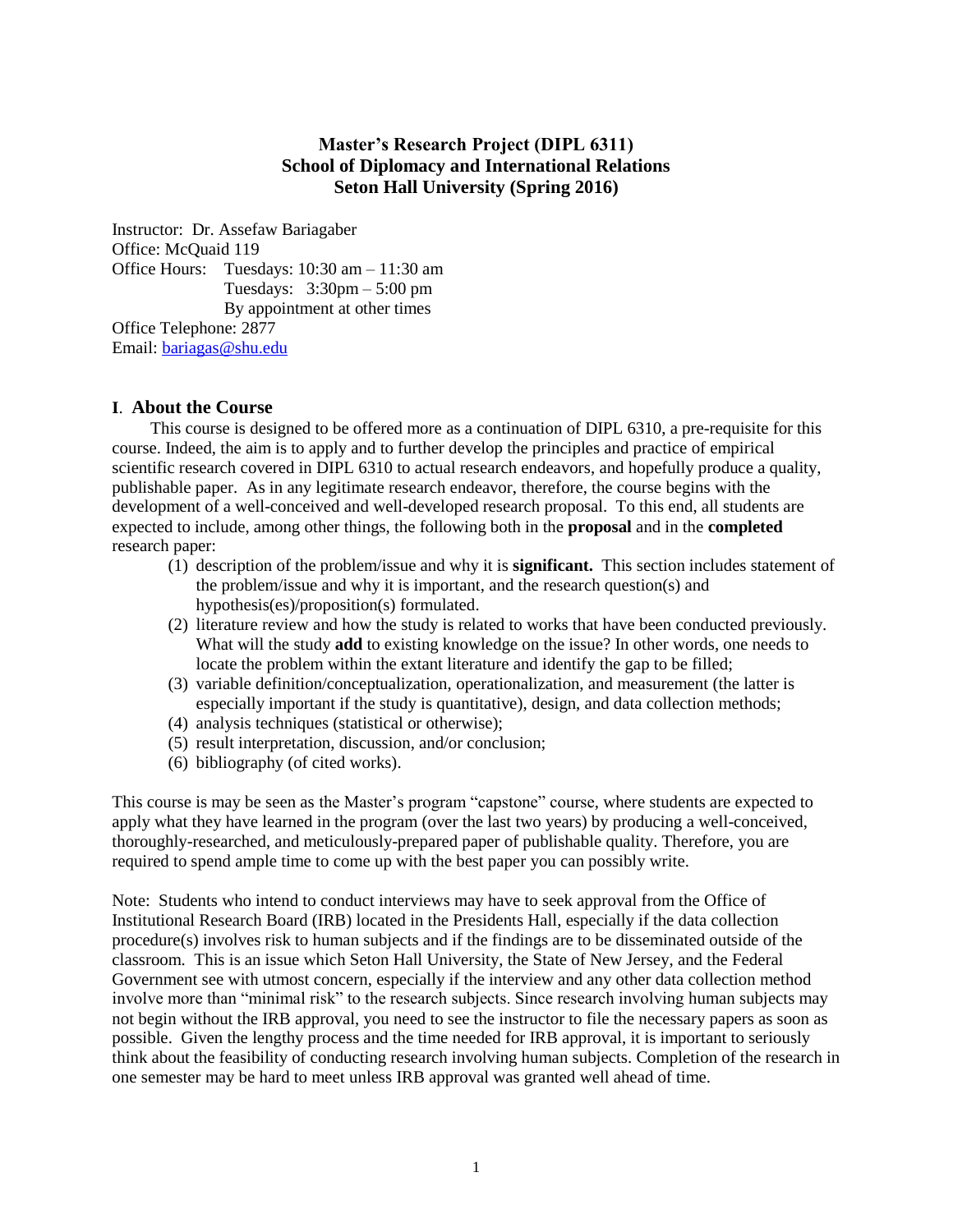## **II. Books**

# **Required:**

Turabian, Kate L. *A Manual for Writers of Term Papers, Theses, and Dissertations* (8 th edition). Chicago and London, The Chicago University Press, 2013.

# **Recommended:**

- Booth, Wayne C. *et al*. *The Craft of Research* (3rd edition). Chicago and London: The University of Chicago Press, 2008.
- Frankfort-Nachmias, C. and D. Nachmias. *Research Methods in the Social Sciences* (7th edition). New York: Worth Publishers, 2008.
- Berg, Bruce L. *Qualitative Research Methods for the Social Sciences* (8<sup>th</sup> edition). Boston: Pearson Education, Inc. 2012.

# **Articles for Critical Review:**

 Salehyan, I. and K. S. Gleditsch. Refugees and the Spread of Civil War, *International Organization*, 2006, 60:335-366.

Vanhanen, Tatu. Domestic Ethnic Conflict and Ethnic Nepotism: A Comparative Analysis, *Journal of Peace Research*, 1999, 55-73.

# **III**. **Course Requirements and Grading**

- 1. Research proposal presentation carrying a maximum of 10 (10%) points to occur as indicated in the section below.
- 2. PowerPoint presentation of research paper carrying a maximum of 20 (20%) points to occur as indicated in the section below.
- 3. A well-developed research paper carrying a maximum of 60 (60%) points to be handed on a *hard copy and electronically* on May 3, 2006.
- 4. Class participation carrying a maximum of 10 (10%) points.

Final course grade will be awarded according to the following scale:

 $92 - 100 = A$  $89 - 91 = A$  $86 - 88 = B +$  $82 - 85 = B$  $79 - 81 = B$  $76 - 78 = C +$  $72 - 75 = C$  $69 - 71 = C$  $66 - 68 = D$  $\leq 65$  = F

#### *Remarks*

1. It is very important that the research paper be an **individual** endeavor. If not, it is plagiarism, and plagiarism is an academic offense of the highest order that must be avoided. Plagiarism and other forms of academic dishonesty will be reported to the administration, and may result in a lowered or failing grade for the course and up to possible dismissal from the School of Diplomacy. See university and school standards for academic conduct here:

<http://www.shu.edu/offices/student-life/community-standards/community-standards.cfm>

[http://www.shu.edu/academics/diplomacy/academic-conduct.cfm.](http://www.shu.edu/academics/diplomacy/academic-conduct.cfm)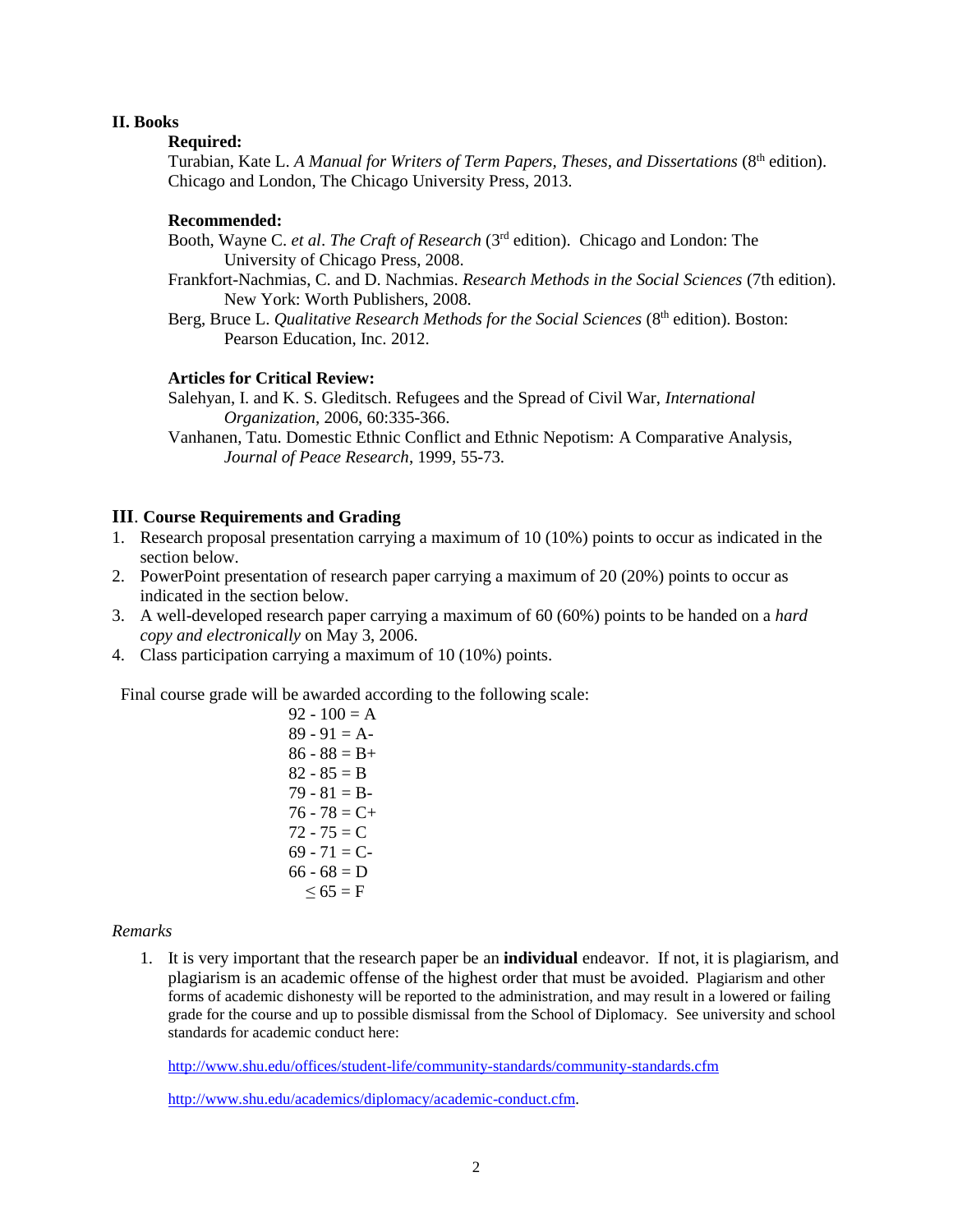- 2. All work must be completed and submitted on **time**. The instructor will deduct significant points or may decline to accept any project not handed on time. In the event the instructor decides to accept a late submitted paper, the amount to be deducted will increase for each day after the due date. No paper will be accepted if submitted beyond 5 days after the due date, and that means zero points for that paper. It is absolutely necessary that students make their presentations according to schedule or risk getting zero because it is virtually impossible to call students to class session outside of those indicated in the course syllabus.
- 3. The research proposal must be typed (font size  $= 12$ ) and double-spaced with appropriate margins (one inch on all sides), and approximately 10 pages long, including footnotes/bibliography.
- 4. Each student must seek approval of the research topic **before** starting the research. The final research paper must be **firmly** based on the approved proposal. You may not change the topic, questions, or methodology unless approved by the instructor, or risk getting zero. In case of an unavoidable need to make changes in the proposal, the student must first secure the instructor's approval **before it is too late.**
- *5.* The research paper must be typed (font size = 12), double-spaced with appropriate margins (one inch on all sides) and 24-27 pages long, including footnotes and bibliography, and must be handed by the due date, both in a hard copy as well as electronically. I am requiring you also submit the electronic copy to *SafeAssign* to guard against any possible plagiarism*.*
- 6. Each student is required to periodically update the instructor on the progress of his/her research, and is expected to meet with the instructor at least twice during February 23 to April 5.
- 7. Each student will make a class presentation of his/her research on the dates indicated below, and must make PowerPoint presentation of the paper on the day of the presentation. The presentation must go beyond simple reading of the material in the PowerPoint presentation.
- 8. Request for an "Incomplete" grade may be granted only for legitimate reasons. Such requests must be made by the student and, if granted, all paper work must be completed by the student on or before April 22. Please read university policy regarding this.
- 9. Class attendance and participation are important. Participation will be measured in terms of the contribution a student makes to the overall success of the course. Therefore, class attendance will be taken.
- 10. **Disability Services Statement**. Under the Americans with Disabilities Act and Section 504 of the Civil Rights Restoration Act, students at Seton Hall University who have a disability may be eligible for accommodations in this course. Should a student require such accommodation, he or she must self-identify at the Office of Disability Support Services (DSS), Room 67, Duffy Hall, provide documentation of said disability, and work with DSS to develop a plan for accommodations. The contact person is Ms. Diane Delorenzo at [\(973\) 313-6003](tel:%28973%29%20313-6003).

# **IV. Course Schedule**

January 12

About the course – readings, timelines, grading, etc. Introduction to the research process and how this course may be related to DIPL 6310